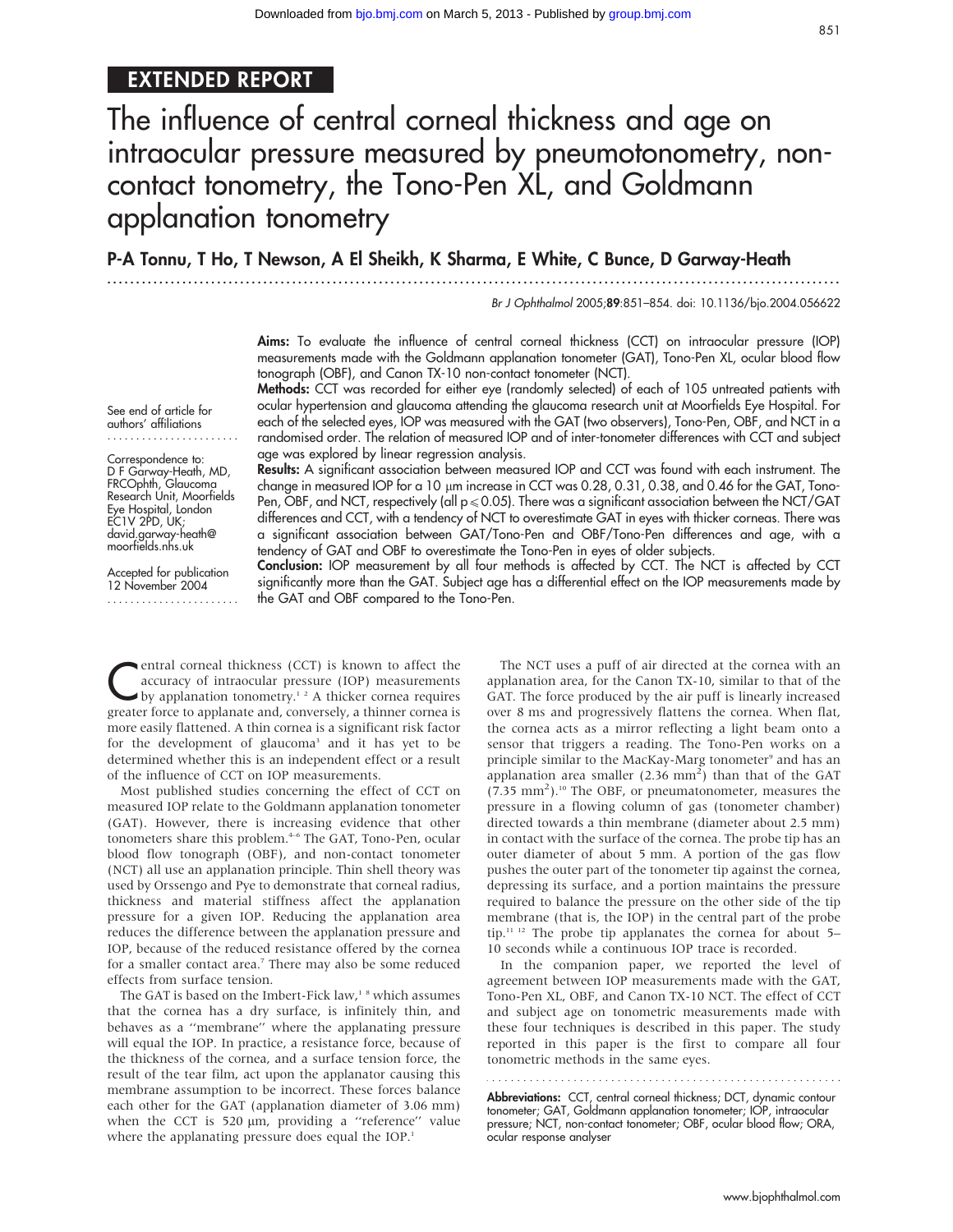Table 1 Association between measured intraocular pressure and central corneal thickness for each method, as determined by linear regression analysis

|                  | Slope | 95% CI for slope          | Adjusted $R^2$ | p Value |
|------------------|-------|---------------------------|----------------|---------|
| GAT <sub>1</sub> | 0.028 | $0.006$ to $0.049$        | 0.05           | 0.011   |
| GAT <sub>2</sub> | 0.026 | $0.0002$ to $0.051$       | 0.04           | 0.033   |
| Tono-Pen         | 0.031 | $0.010 \text{ to } 0.053$ | 0.07           | 0.004   |
| <b>OBF</b>       | 0.038 | $0.009$ to $0.068$        | 0.05           | 0.012   |
| <b>NCT</b>       | 0.046 | 0.022 to 0.070            | 0.12           | 0.000   |

#### MATERIALS AND METHODS

Details of the study design, and materials and methods have been given in the companion paper. Table 1 of the companion paper lists patient data, CCT values and range of IOP measurements made with the four tonometers.

#### Statistical analyses

Linear regression analysis was used to explore the relations between measured IOP and CCT and subject age and between tonometry inter-method differences and CCT and age. With 105 subjects, the study had a power of 80% at  $p = 0.05$  to detect a correlation of 0.245 ( $\equiv r^2$  0.06) between measured IOP and CCT (one sided test). Estimation of the effect of age was a post hoc analysis justified by suggestions in the literature that the cornea stiffens with age. $13-15$ 

The relation between tonometry inter-method differences and CCT and inter-method mean IOP was sought by stepwise multiple linear regression (CCT and IOP as the independent variables; probability of F to enter  $= 0.05$  and to remove  $= 0.10$ ).

#### RESULTS

The association of measured IOP and CCT with each tonometer is summarised in table 1. The effect of CCT was least for the GAT and greatest for NCT, although the 95% confidence limits for the slopes overlapped for all four methods.

The GAT/NCT differences were significantly related to CCT for both GAT observers (see fig 1 for GAT observer 1); the equations were:

Observer 1: GAT/NCT difference =  $(-0.187 \times CCT) + 10.9$ (adjusted  $R^2 = 0.07$ ; p = 0.003)

Observer 2: GAT/NCT difference =  $(-0.199 \times CCT) + 12.0$ (adjusted  $R^2 = 0.08$ ; p = 0.002)

GAT/NCT differences were significantly related both to method mean IOP and to CCT for GAT observer 1 only; the equations were:

GAT/NCT difference =  $(-0.129 \times IOP) + (-0.014 \times CCT) +$ 10.5 (adjusted  $R^2 = 0.11$ ; p = 0.02 for the IOP coefficient and  $p = 0.03$  for the CCT coefficient). Thus, the difference between GAT observer 1 and NCT increased both with the level of IOP and CCT.



Figure 1 Differences between intraocular pressure measurements made with the Goldmann applanation tonometer by observer 1 and those made with the Canon TX-10 non-contact tonometer plotted against central corneal thickness.

OBF/NCT differences were also significantly related to IOP and CCT; the equation was:

OBF/NCT difference =  $(-0.218 \times IOP) + (-0.018 \times CCT) +$ 6.7 (adjusted  $R^2 = 0.12$ ; p = 0.0003 for the IOP coefficient and  $p = 0.03$  for the CCT coefficient)

GAT/tonometer differences for other pairs of instruments were not related to CCT.

CCT and IOP measured by each tonometer were unrelated to subject age. However, GAT/Tono-Pen (fig 2) and OBF/ Tono-Pen differences were significantly related to subject age; the equations were:

GAT/Tono-Pen difference =  $(0.05 \times age) - 2.70$  (adjusted  $R^2 = 0.04$ ; p = 0.035)

OBF/Tono-Pen difference =  $(0.06 \times age) - 3.51$  (adjusted  $R^2 = 0.04$ ; p = 0.045)

#### **DISCUSSION**

Several studies have examined the relation between IOP measured by various tonometers and CCT (table 2). The findings from an early study, in which eyes were cannulated and true IOP was measured with a manometer, showed an average tonometric (Perkins or Draeger) error of  $\pm$ 0.7 mm Hg per 10 µm deviation of CCT from the normal thickness of 520  $\mu$ m.<sup>1</sup> A lower average correction of 0.18– 0.23 mm Hg per 10  $\mu$ m was observed by Whitacre et al in a similar in vivo study in 15 eyes with normal corneas.<sup>2</sup> This latter finding is close to that found in the present study. However, an association between applanation tonometry error (the difference between Tono-Pen or Perkins tonometer and manometric IOP) and CCT was not found by Feltgen et al<sup>16</sup> or Foster et al.<sup>17</sup>

In general, there is good agreement between clinic based and population based studies of an increase in GAT measured IOP as CCT increases (table 2). The slope estimates in clinic based studies are slightly steeper than those in population based studies. This may result from a bias introduced by referral patterns, where tonometry is almost universally performed for glaucoma case finding.

NCT was significantly more susceptible to the effects of CCT than GAT, in accordance with previous findings.<sup>18-20</sup> The slope of the relation GAT/NCT difference versus CCT was



Figure 2 Differences between intraocular pressure measurements made with the Goldmann applanation tonometer by observer 1 and those made with the Tono-Pen plotted against subject age.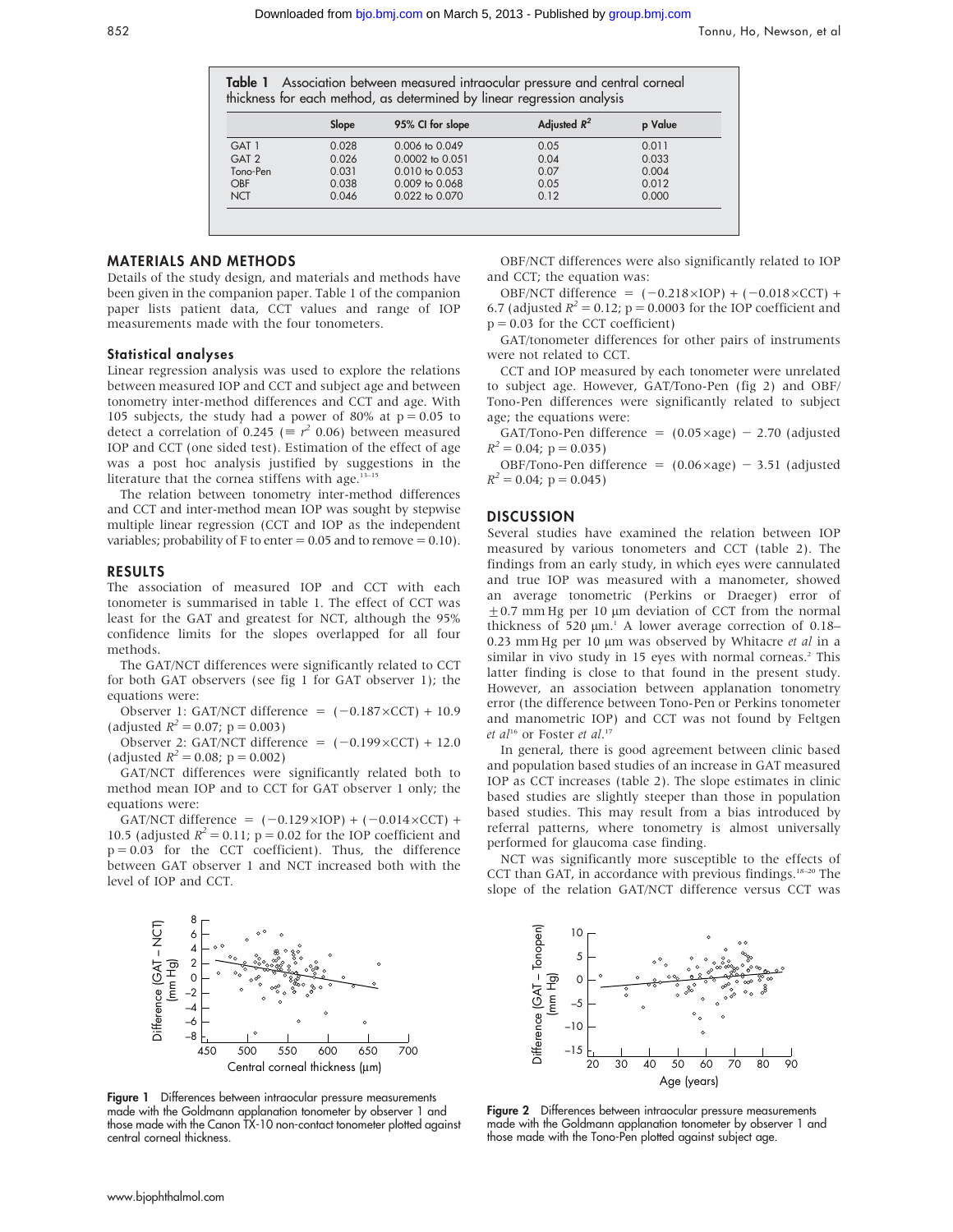Central corneal thickness, age, and IOP 853

| Table 2 Increase in IOP (mm Hg) for every 10 µm increase in CCT. Summary of previous findings regarding effect of CCT on |  |  |
|--------------------------------------------------------------------------------------------------------------------------|--|--|
| <b>IOP</b> measurements                                                                                                  |  |  |

| Author                                | Study type       | Country              | <b>GAT</b> | Tono-Pen   | <b>OBF</b> | <b>NCT</b> |
|---------------------------------------|------------------|----------------------|------------|------------|------------|------------|
| This study                            | Clinic based     | United Kingdom       | 0.28       | 0.31       | 0.38       | 0.46       |
| Ko et al, 2004 <sup>6</sup>           | Clinic based     | Taiwan               | 0.37       |            | 0.47       | 0.63       |
| Siganos et al, 2004 <sup>36</sup>     | Clinic based     | Greece               | 0.26       |            |            | 0.39       |
| Bhan et al, 2002 <sup>5</sup>         | Clinic based     | United Kingdom       | 0.23       | 0.10       | 0.28       |            |
| Gunvant et al, 2004 <sup>21</sup>     | Clinic based     | United Kingdom       | 0.27       |            | 0.48       |            |
| Morgan et al, $2003^{12}$             | Clinic based     | United Kingdom       |            |            | 0.30       |            |
| Shimmyo et al, 2003 <sup>22</sup>     | Clinic based     | <b>United States</b> | 0.16       |            |            |            |
| Eysteinsson et al, 2002 <sup>23</sup> | Population based | <b>Iceland</b>       |            |            |            | $0.22$ (M) |
|                                       |                  |                      |            |            |            | $0.28$ (F) |
| Dohadwala et al, 1998 <sup>4</sup>    | Population based | Indian subcontinent  |            | $0.29$ (M) |            |            |
|                                       |                  |                      |            | $0.12$ (F) |            |            |
| Foster et al, $2003^{24}$             | Population based | Singapore            | 0.15(R)    |            |            |            |
|                                       |                  |                      | 0.18(L)    |            |            |            |
| Foster et al, 1998 <sup>25</sup>      | Population based | Mongolia             | 0.18(R)    |            |            |            |
|                                       |                  |                      | $0.24$ (L) |            |            |            |
| Wolfs et al, $1997^{38}$              | Population based | <b>Netherlands</b>   | 0.19       |            |            |            |
| Nemesure et al, 2003 <sup>39</sup>    | Population based | <b>Barbados</b>      | none       |            |            |            |
| Feltgen et al, 2001 <sup>16</sup>     | Manometry        | Germany              | none       |            |            |            |
| Foster et al, 2000 <sup>17</sup>      | Manometry        | Singapore            | none       |            |            |            |
| Ehlers, $1975^{\circ}$                | Manometry        | Denmark              | 0.71       |            |            |            |

about  $-0.2$  mm Hg per 10 µm, compared to  $-0.37$  mm Hg per 10 µm reported by Graf.<sup>18</sup> In clinic and population studies, CCT explains between 1% and 6% of the variance in GAT measured IOP and 7% to 12% of the variance in NCT measured IOP.21–25 A possible explanation of the greater effect of CCT on NCT measured IOP lies in the viscoelastic property of the cornea,<sup>26</sup> in which stiffness is related to the rate of application of strain. The cornea is deformed over about 8 ms, resulting in relatively greater stiffness than under the conditions of GAT, where IOP measurement is effectively static. Other possible explanations include the relative effects of ocular expansion in the rapid and slow applanation conditions and the effect of pressure waves reflected back and forth through the eye with rapid applanation. A new NCT, the ocular response analyser (ORA; Reichert Inc, Depew, NY, USA), exploits the viscoelastic properties of the cornea. The ORA measures two applanation events, one as the pressure in the air jet rises and one as it falls. There is a difference in pressure for the inward and outward applanation events—a property called hysteresis. Preliminary data suggest that the hysteresis value correlates well with CCT.<sup>27</sup>

We observed an overestimation of IOP by NCT relative to GAT and OBF at higher IOP levels. Possible explanations include a non-linear increase in corneal stiffness as IOP rises and corneal viscoelastic properties that are not accounted for by CCT. A small tonographic effect was seen with one of the GAT observers and with the OBF, so there may be a contribution from the effect of reduced aqueous outflow facility on measured IOP differences, the effect being greater on tonometry with very rapid flattening of the cornea.

The finding in this study of an increase in IOP measured by the Tono-Pen of  $0.31$  mm Hg per  $10 \mu m$  increase in CCT is greater than previously reported figures of 0.19 mm Hg/ 10  $\mu$ m<sup>4</sup> and 0.10 mm Hg/10  $\mu$ m<sup>5</sup> (table 2), although the confidence intervals for the estimate are wide (table 1). It is thought that the Tono-Pen may be less affected by CCT than the GAT because it applanates a smaller area of the cornea.<sup>7</sup> <sup>10</sup>

Walker and Litovitz<sup>28</sup> proposed that IOP measurements by pneumotonometry would be little affected by CCT as flexural rigidity could be ignored, because the outer edges of the probe flatten the cornea and the tension forces, by which IOP is measured, occur under the central portion of the probe. However, this and other studies have reported a dependence of OBF measured IOP on CCT.5 12 21 29 An explanation is

provided by Morgan et al.<sup>12</sup> A portion of the air flow of the pneumotonometer holds the probe against the cornea to provide the initial corneal flattening and is susceptible to the effects of the CCT.

The results of a re-analysis of published data demonstrated that a 10% difference in CCT results in a difference of 1.1 (SD 0.6) mm Hg in IOP measurements,<sup>30</sup> equivalent to a change of 0.20 mm Hg for every  $10 \mu m$  change in CCT. This result is supported by more recent findings (table 2). The validity of this relation is based on the assumption of a linear dependence of measured IOP on CCT, and on the absence of a relation between true IOP and CCT. Ehlers et al found a significant ( $p<0.001$ ) correlation between the error of GAT IOP readings and CCT. However, the relation was non-linear, and IOP measurements required correction for CCT in relation to true IOP.<sup>1</sup> The latter findings were confirmed by Orssengo and Pye, who demonstrated that the modulus of elasticity of the cornea was related to true IOP.7

Opinion is divided about the clinical significance of the effect of CCT on IOP measurements. Singh et al suggested that the effect was small and probably not relevant for most patients.<sup>29</sup> Conversely, a recent report suggested that a correction for corneal effects might be needed for some groups of patients.<sup>5</sup> In a literature review, Doughty and Zaman reported a mean CCT of  $544$  (SD  $34$ )  $\mu$ m for measurements made by ultrasound pachymetry.<sup>30</sup> From this, 95% of corneas should have a CCT in the range 477–611  $\mu$ m. If a value of 0.20 mm Hg IOP increase per 10 µm increase in CCT is assumed,<sup>30</sup> then the CCT could account for a difference in measured IOP of 2.7 mm Hg between the thickest and the thinnest corneas. One in 20 eyes will fall outside these extremes. Although this difference may be quite small in relation to the GAT measurement error, the distribution of CCT values in clinic populations is unlikely to reflect that of the general population. Falsely high IOP readings made (especially by NCT) in the community will lead to a concentration of thicker corneas in clinic populations. Thus, CCT measurement is useful to identify normal eyes falsely classified as ocular hypertensive. Similarly, the classification of eyes on the basis of IOP as normal or high tension glaucoma inevitably leads to a relatively greater proportion of eyes with thin corneas in the normal tension group.

The cornea is thought to stiffen with age<sup>13</sup> as a result of ultrastructural changes in the collagen fibrils of the corneal stroma.<sup>14 15</sup> The finding of a significant relation between GAT/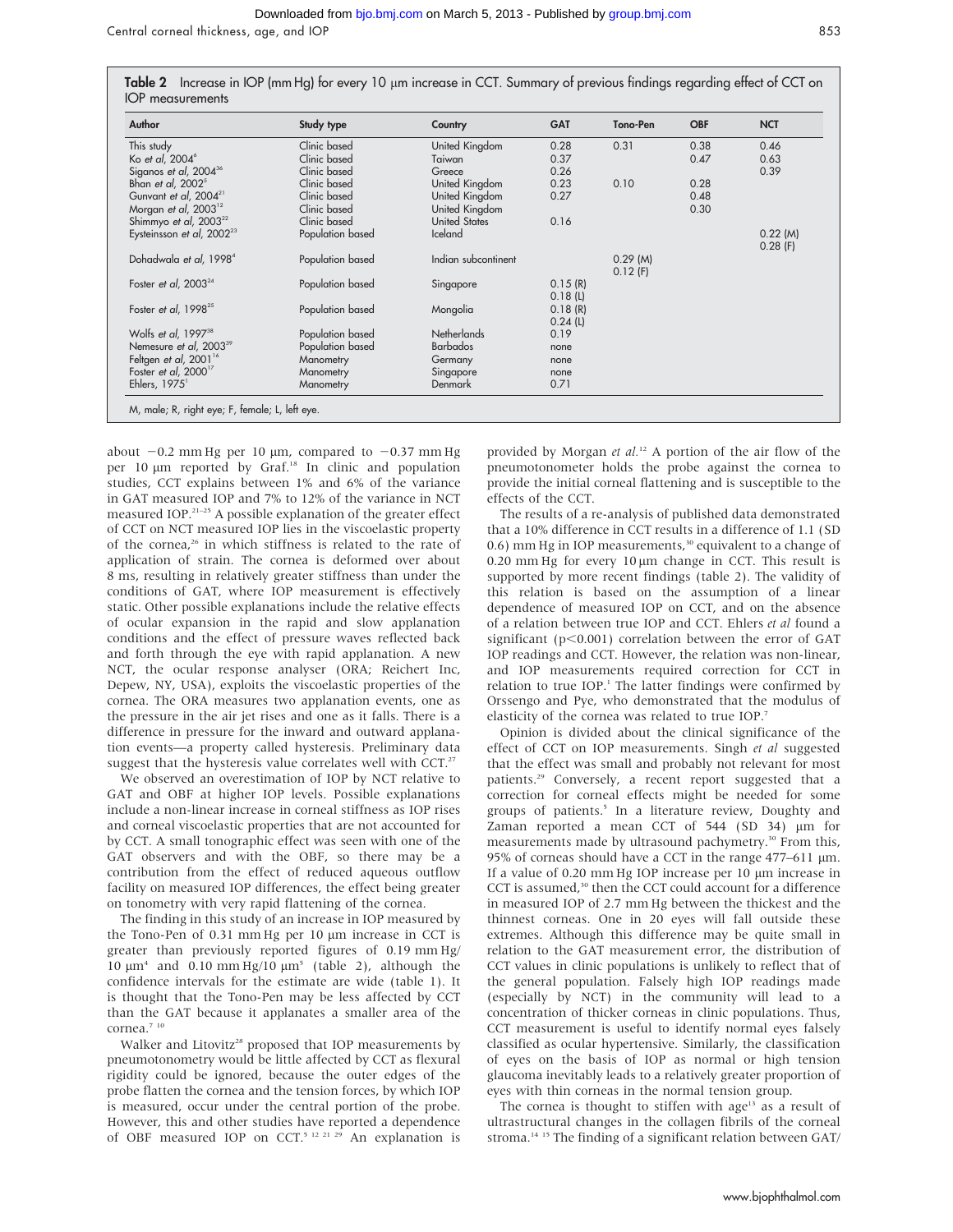Tono-Pen (fig 2) and OBF/Tonopen differences and subject age, with GAT and OBF overestimating IOP relative to the Tono-Pen in older subjects, may be explained by a stiffer cornea in older subjects, if Tono-Pen IOP measurements are less dependent on the biomechanical properties of the cornea. An effect of a reduced tear film may contribute. Eisenberg et  $a^{13}$  measured IOP by manometry, Perkins tonometry, pneumotonometry, and the Tono-Pen in nine subjects aged from 0.1 to 85 years. There was a significant effect of subject age on Perkins IOP measurement error, but not on the measurement error of the Tono-Pen and pneumotonometry. The Perkins overestimated the Tono-Pen at older ages. The magnitude of the effect in present study was a relative increase in measured IOP (by GAT or OBF over the Tono-Pen) of about 0.5 mm Hg per decade, or 3.2 mm Hg across the age range of subjects in the study.

The effect of corneal biomechanics on IOP measurement is a research area that is gaining importance, given the increasing prevalence of individuals having undergone corneal refractive surgery. Stromal thinning following refractive procedures has been demonstrated to result in changes in IOP measured by the GAT, NCT, and Tono-Pen.<sup>32-34</sup> A new method of tonometry, the Pascal dynamic contour tonometer (DCT; Ziemer Ophthalmic Systems AG, Port Switzerland), is said not to be affected by corneal biomechanical properties. The applanation tip has a concave surface (radius of curvature 10.5 mm) with an embedded pressure sensor and, when contour matching between the tonometer tip and the cornea is achieved, the mechanical properties of the cornea do not contribute to the IOP measurement. Two studies have reported that DCT measured IOP is independent of  $CCT<sup>35 36</sup>$  and studies on patients undergoing laser corneal refractive surgery have demonstrated that, unlike GAT IOP measurements, Pascal IOP measurements are unaltered by the laser surgery.<sup>36 37</sup>

In conclusion, the findings of the present study demonstrate that IOP measurements by the GAT, Tono-Pen, OBF, and NCT are all significantly influenced by CCT, and that the effect of CCT on NCT is significantly greater than on the GAT.

#### ACKNOWLEDGEMENTS

The authors thank Haag-Streit UK for providing the Canon TX-10 non-contact tonometer and the reviewer, Dr Gunvant, for the suggestion to explore tonometer measurement differences with respect to subject age.

## .....................

### Authors' affiliations

P-A Tonnu, T Ho, K Sharma, E White, D Garway-Heath, Glaucoma Research Unit, Moorfields Eye Hospital, London EC1V 2PD, UK T Newson, A E Sheikh, Division of Civil Engineering, Faculty of Engineering, University of Dundee, Dundee DD1 4HN, UK C Bunce, Department of Research and Development, Moorfields Eye Hospital, London EC1V 2PD, UK

#### **REFERENCES**

- 1 Ehlers N, Bramsen T, Sperling S. Applanation tonometry and central corneal thickness. Acta Ophthalmol 1975;53:34.
- 2 Whitacre MM, Stein RA, Hassanein K. The effect of corneal thickness on applanation tonometry. Am J Ophthalmol 1993;115:592–6.
- 3 Gordon MO, Beiser JA, Brandt JD, et al. The ocular hypertension treatment study: baseline factors that predict the onset of primary open-angle glaucoma. Arch Ophthalmol 2002;120:714–20.
- 4 Dohadwala AA, Munger R, Damji KF. Positive correlation between Tono-Pen intraocular pressure and central corneal thickness. Ophthalmology 1998;105:1849–54.
- 5 Bhan A, Browning AC, Shah S, et al. Effect of corneal thickness on intraocular pressure measurements with the pneumotonometer, Goldmann applanation tonometer, and Tono-Pen. Invest Ophthalmol Vis Sci 2002;43:1389–92.
- 6 Ko YC, Liu CL, Hsu WM. Varying Effects of corneal thickness on intraocular pressure measurements with different tonometers. Eye 2004;16:16.
- 7 Orssengo GJ, Pye DC. Determination of the true intraocular pressure and modulus of elasticity of the human cornea in vivo. Bull Math Biol 1999;61:551–72.
- 8 Gloster J, Perkins ES. The validity of the Imbert-Flick law as applied to
- applanation tonometry. Exp Eye Res 1963;44:274–83.<br>9 Mackay RS, Marg E, Oechsli R. Automatic tonometer with exact theory: various biological applications. Science 1960;131:1668–9.
- 10 Mok KH, Wong CS, Lee VW. Tono-Pen tonometer and corneal thickness. Eye 1999;13:35–7.
- 11 Silver DM, Farrell RA. Validity of pulsatile ocular blood flow measurements. Surv Ophthalmol 1994;38:S72-80.
- 12 Morgan AJ, Harper J, Hosking SL, et al. The effect of corneal thickness and corneal curvature on pneumatonometer measurements. Curr Eye Res 2002;25:107–12.
- 13 Friedenwald JS. Contribution to the theory and practice of tonometry. Am J Ophthalmol 1937;20:985.
- 14 Malik NS, Moss SJ, Ahmed N, et al. Ageing of the human corneal stroma: structural and biochemical changes. Biochim Biophys Acta 1992;1138:222–8. 15 Daxer A, Misof K, Grabner B, et al. Collagen fibrils in the human corneal
- stroma: structure and aging. Invest Ophthalmol Vis Sci 1998;39:644–8. 16 Feltgen N, Leifert D, Funk J. Correlation between central corneal thickness,
- applanation tonometry, and direct intracameral IOP readings. *Br J Ophthalmol*<br>2001;**85**:85–7.
- 17 Foster PJ, Wong JS, Wong E, et al. Accuracy of clinical estimates of
- intraocular pressure in Chinese eyes. Ophthalmology 2000;107:1816–21. 18 Graf M. [Significance of the corneal thickness in non-contact tonometry]. Klin Monatsbl Augenheilkd 1991;199:183–6.
- 19 Matsumoto T, Makino H, Uozato H, et al. The influence of corneal thickness and curvature on the difference between intraocular pressure measurements obtained with a non-contact tonometer and those with a Goldmann applanation tonometer. Jpn J Ophthalmol 2000;44:691.
- 20 Recep OF, Hasiripi H, Cagil N, et al. Relation between corneal thickness and intraocular pressure measurement by noncontact and applanation tonometry. J Cataract Refract Surg 2001;27:1787–91.
- 21 **Gunvant P**, Baskaran M, Vijaya L, et al. Effect of corneal parameters on<br>measurements using the pulsatile ocular blood flow tonograph and Goldmann<br>applanation tonometer. *Br J Ophthalmol* 2004;**88**:518–22.
- 22 Shimmyo M, Ross AJ, Moy A, et al. Intraocular pressure, Goldmann applanation tension, corneal thickness, and corneal curvature in Caucasians, Asians, Hispanics, and African Americans. Am J Ophthalmol 2003;136:603-13.
- 23 Eysteinsson T, Jonasson F, Sasaki H, et al. Central corneal thickness, radius of the corneal curvature and intraocular pressure in normal subjects using noncontact techniques: Reykjavik Eye Study. Acta Ophthalmol Scand 2002;80:11–5.
- 24 Foster PJ, Machin D, Wong TY, et al. Determinants of intraocular pressure and its association with glaucomatous optic neuropathy in Chinese Singaporeans:<br>the Tanjong Pagar Study. *Invest Ophthalmol Vis Sci* 2003;4**4**:3885–91.
- 25 Foster PJ, Baasanhu J, Alsbirk PH, et al. Central corneal thickness and intraocular pressure in a Mongolian population. Ophthalmology 1998;105:969-73.
- 26 Hjortdal JO, Jensen PK. In vitro measurement of corneal strain, thickness, and curvature using digital image processing. Acta Ophthalmol Scand  $1995:73:5-11$
- 27 Kotecha A, Shewry JM, Garway-Heath DF. Corneal thickness independent IOP measurements [abstract]. Invest Ophthalmol Vis Sci 2004;45: ARVO Abstract 956.
- 28 Walker RE, Litovitz TL. An experimental and theoretical study of the pneumatic tonometer. Exp Eye Res 1972;13:14–23.
- 29 Singh RP, Goldberg I, Graham SL, et al. Central corneal thickness, tonometry, and ocular dimensions in glaucoma and ocular hypertension. J Glaucoma 2001;10:206–10.
- 30 Doughty MJ, Zaman ML. Human corneal thickness and its impact on intraocular pressure measures: a review and meta-analysis approach. Surv Ophthalmol 2000;44:367–408.
- 31 Eisenberg DL, Sherman BG, McKeown CA, et al. Tonometry in adults and children. A manometric evaluation of pneumatonometry, applanation, and<br>TonoPen in vitro and in vivo. *Ophthalmology* 1998;**105**:1173–81.<br>32 **Mardelli PG**, Piebenga LW, Whitacre MM, *et al.* The effect of excimer laser
- photorefractive keratectomy on intraocular pressure measurements using the<br>Goldmann applanation tonometer. *Ophthalmology* 1997;**104**:945–8; discussion 949.
- 33 Chatterjee A, Shah S, Bessant DA, et al. Reduction in intraocular pressure after excimer laser photorefractive keratectomy. Correlation with pretreatment myopia. Ophthalmology 1997;104:355–9.
- 34 **Garzozi HJ**, Chung HS, Lang Y, *et al.* Intraocular pressure and photorefractive<br>keratectomy: a comparison of three different tonometers. *Cornea* 2001;**20**:33–6.<br>35 **Kaufmann C**, Bachmann LM, Thiel MA. Comparison of d
- tonometry with goldmann applanation tonometry. Invest Ophthalmol Vis Sci 2004;45:3118–21.
- 36 Siganos DS, Papastergiou GI, Moedas C. Assessment of the Pascal dynamic contour tonometer in monitoring intraocular pressure in unoperated eyes and eyes after LASIK. J Cataract Refract Surg 2004;30:746–51.
- 37 Kaufmann C, Bachmann LM, Thiel MA. Intraocular pressure measurements using dynamic contour tonometry after laser in situ keratomileusis. Invest Ophthalmol Vis Sci 2003;44:3790–4.
- 38 Wolfs RC, Klaver CC, Vingerling JR, et al. Distribution of central corneal thickness and its association with intraocular pressure: the Rotterdam Study. Am J Ophthalmol 1997;123:767-72.
- 39 Nemesure B, Wu SY, Hennis A, et al. Corneal thickness and intraocular pressure in the Barbados eye studies. Arch Ophthalmol 2003;121:240–4.